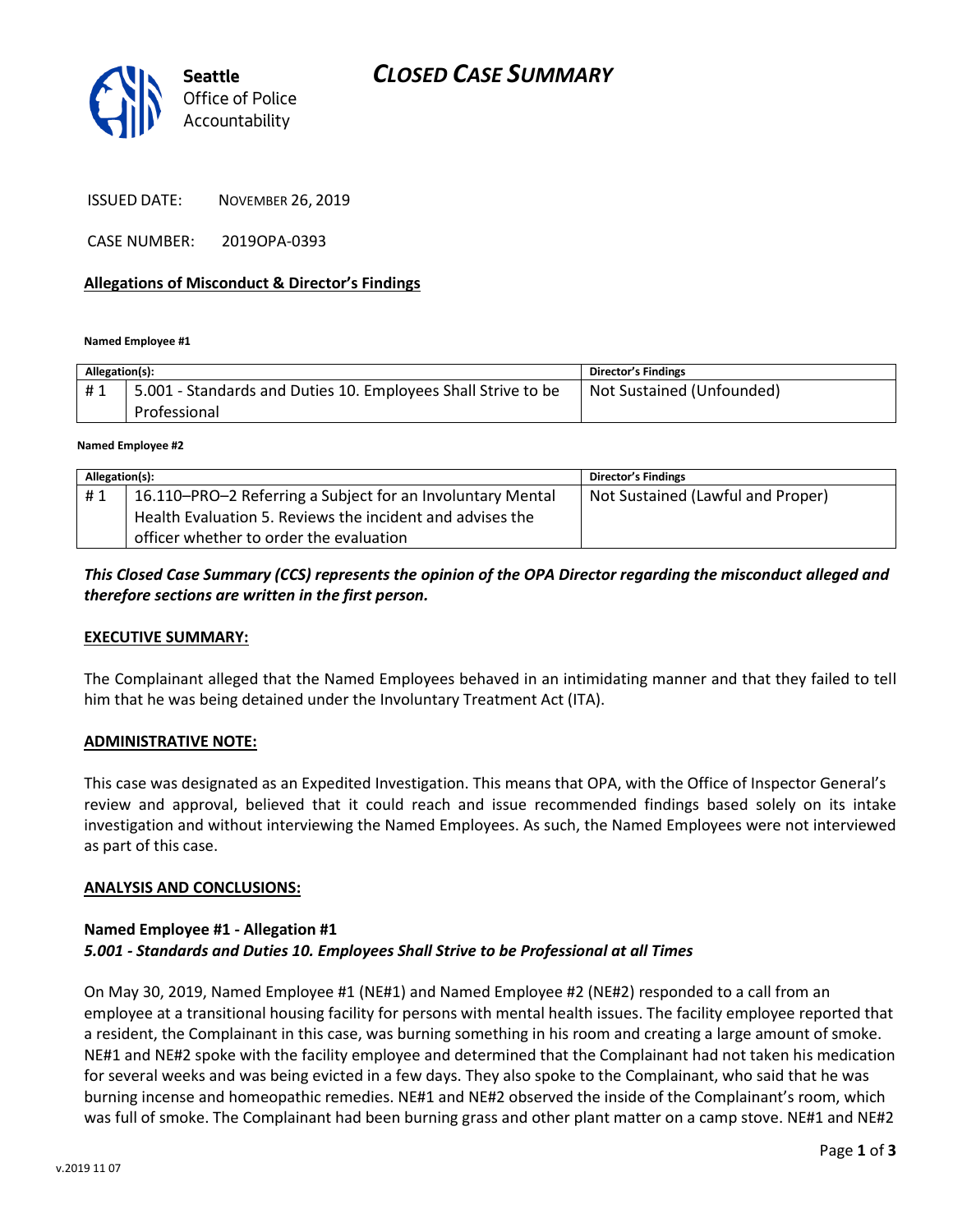

# *CLOSE CASE SUMMARY*

OPA CASE NUMBER: 2019OPA-0393

explained that it was not safe to burn plant matter indoors using a camp stove and the Complainant agreed to stop. The officers then cleared the scene.

As NE#1 was leaving, the facility employee told him that the Complainant had restarted the fire. NE#1 and NE#2, who was also still present, called for the Seattle Fire Department (SFD) to respond and went to speak to the Complainant again. The Complainant said that he had been burning the plant matter outside; however, officers observed smoke in the apartment. The facility employee said that the Complainant had been burning the plant matter in his room as before, and only took his stove outdoors when the facility employee went to talk to NE#1. Body Worn Video (BWV) indicated that, while waiting for SFD to arrive, NE#1 and NE#2 discussed whether the Complainant's behavior violated the law and was grounds for detention under the Involuntary Treatment Act (ITA).

SFD responded and the Complainant agreed to unlock the door to his room for inspection. SFD personnel observed that the Complainant had covered his smoke detector with a bandana. They inspected the camp stove outside and noted that it was a propane grill that produced carbon monoxide when ignited. SFD personnel noted that carbon monoxide is a deadly gas, and that the Complainant's use of it indoors could be fatal to him and other residents.

NE#1 consulted with NE#2, who was a supervisor, about what the SFD personnel reported. NE#1 also spoke to the facility employee, who told him that the Complainant had not taken his prescription medication for several weeks. NE#1 asked the Complainant what medication he was taking, and the Complainant answered that he used only homeopathic remedies but that he had been "drugged" by King County Jail when he was arrested in a previous incident. After screening the matter with NE#2, NE#1 called for an ambulance to transport the Complainant to a hospital for a mental health screening pursuant to the ITA. He asked the Complainant to step outside, which the Complainant did voluntarily. NE#1 then went to his car to fill out paperwork for the involuntary detention, while NE#2 watched the Complainant, who sat in the shade.

When the ambulance arrived, NE#1 asked the Complainant to sit on the gurney. He explained to the Complainant that he was being involuntarily detained and that he would be going to a hospital for a mental health evaluation. The Complainant sat voluntarily on the gurney and said that he appreciated the officers' handling of a "difficult situation" with the facility employee. BWV did not indicate that NE#1 or NE#2 used any force to detain the Complainant. The BWV further did not show the officers placing their hands on or near their weapons or using their body language to intimidate the Complainant. Rather, the Complainant, NE#1, and NE#2 remained conversational throughout the incident.

Eight days later the Complainant contacted OPA, made a complaint, and this investigation ensued. The Complainant alleged that NE#1 behaved in an intimidating manner toward him, and that neither NE#1 nor NE#2 adequately explained to him that he was being involuntarily detained pursuant to the ITA. OPA construed this to assert a professionalism allegation against NE#1 and this investigation ensued.

SPD Policy 5.001-POL-10 requires that SPD employees "strive to be professional at all times." The policy further instructs that "employees may not engage in behavior that undermines public trust in the Department, the officer, or other officers." (SPD Policy 5.001-POL-10.)

As discussed more fully below, the Named Employees appropriately determined that they had a legal basis to involuntarily detain the Complainant. Moreover, the BWV established that the Complainant was informed that he